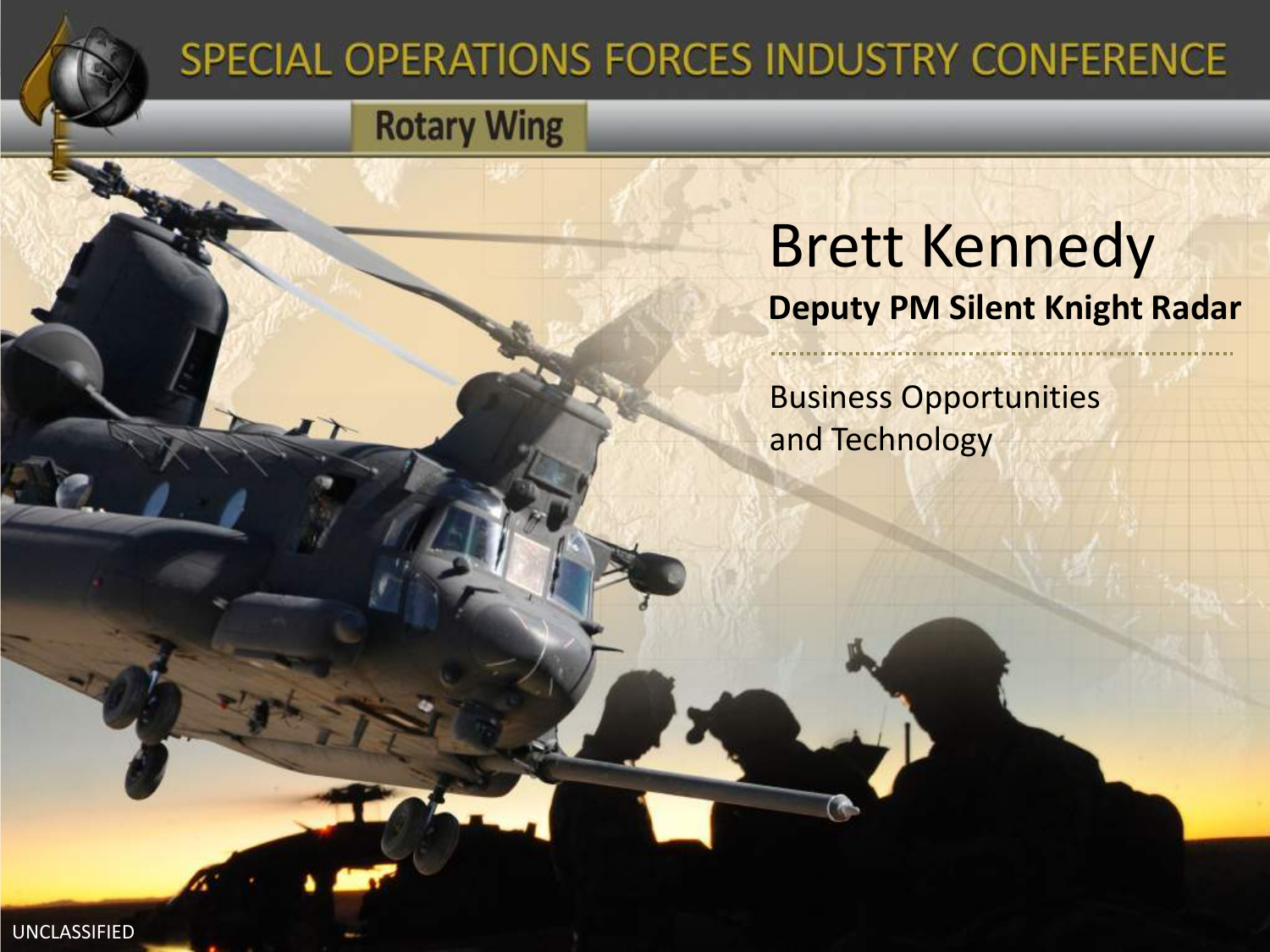#### **Rotary Wing**

# Rotary Wing Lift Transformation







**Increase Situational Awareness**

**Signature Management**

**Lighter And Faster** 

**Increase Payloads**

**Increase Lethality**

**Increase Survivability**

**Reduce Crewmember Workload**

**Seamless And Quick Aircraft Integration**

UNCLASSIFIED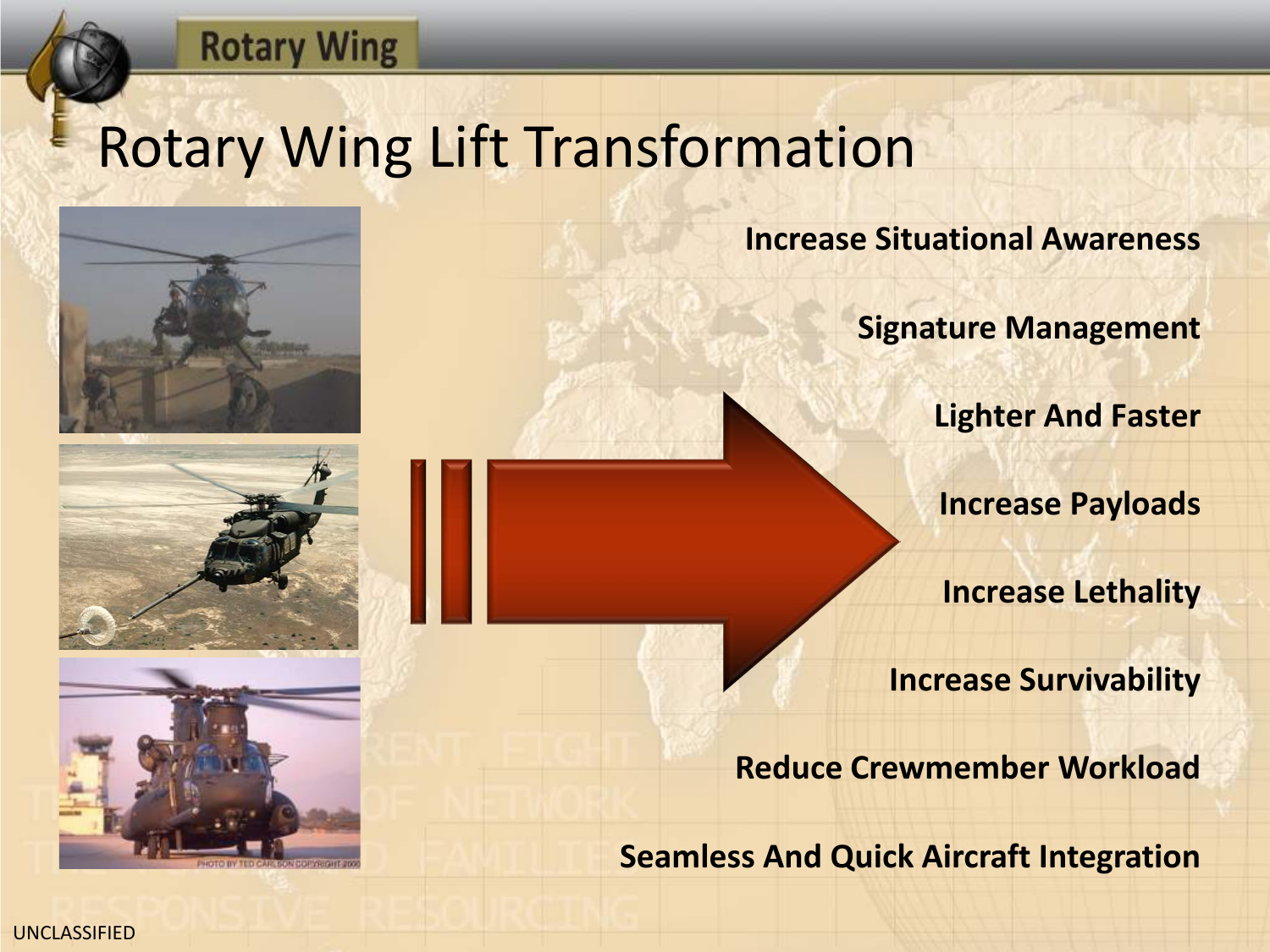# Degraded Visual Environment (DVE)

**Rotary Wing** 

- **Integrate And Qualify A Solution Capable Of Flying In All Degraded Visual Environments**
- **Leverage Other Service Science And Technology Efforts Relating To DVE**

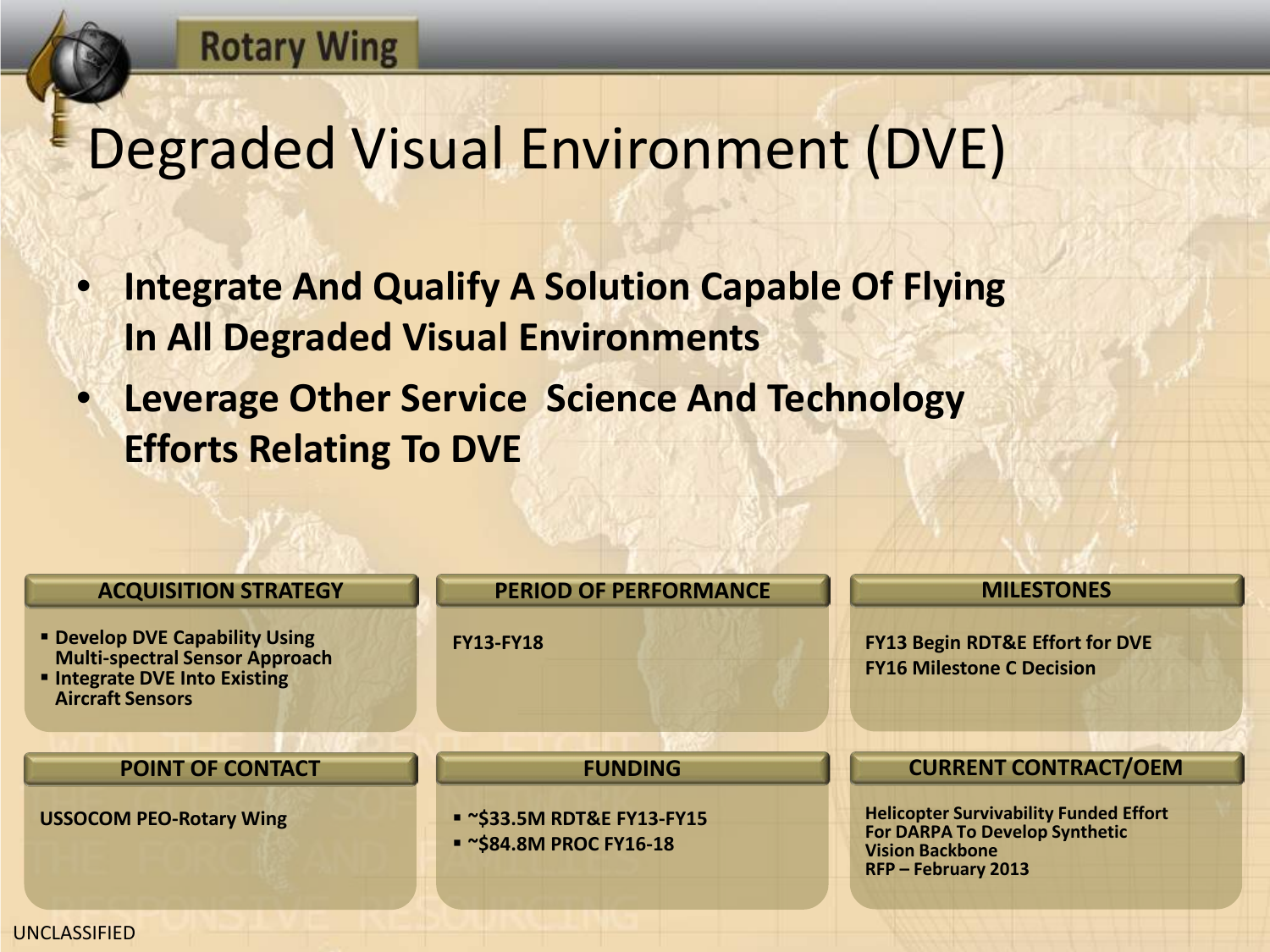## **Technology Interest**

**Rotary Wing** 

- **Light Weight Curved Transparent Armor**
- **Noise/Optical/IR/RF Signature Management**
- **Hostile Fire Indicating System (HFIS)**

### **Current S&T Projects**

- **Low Visibility Flare**
- **Hostile Fire Indicating Sensor**
- **LIDAR Rapid Innovation Funding (RIF)**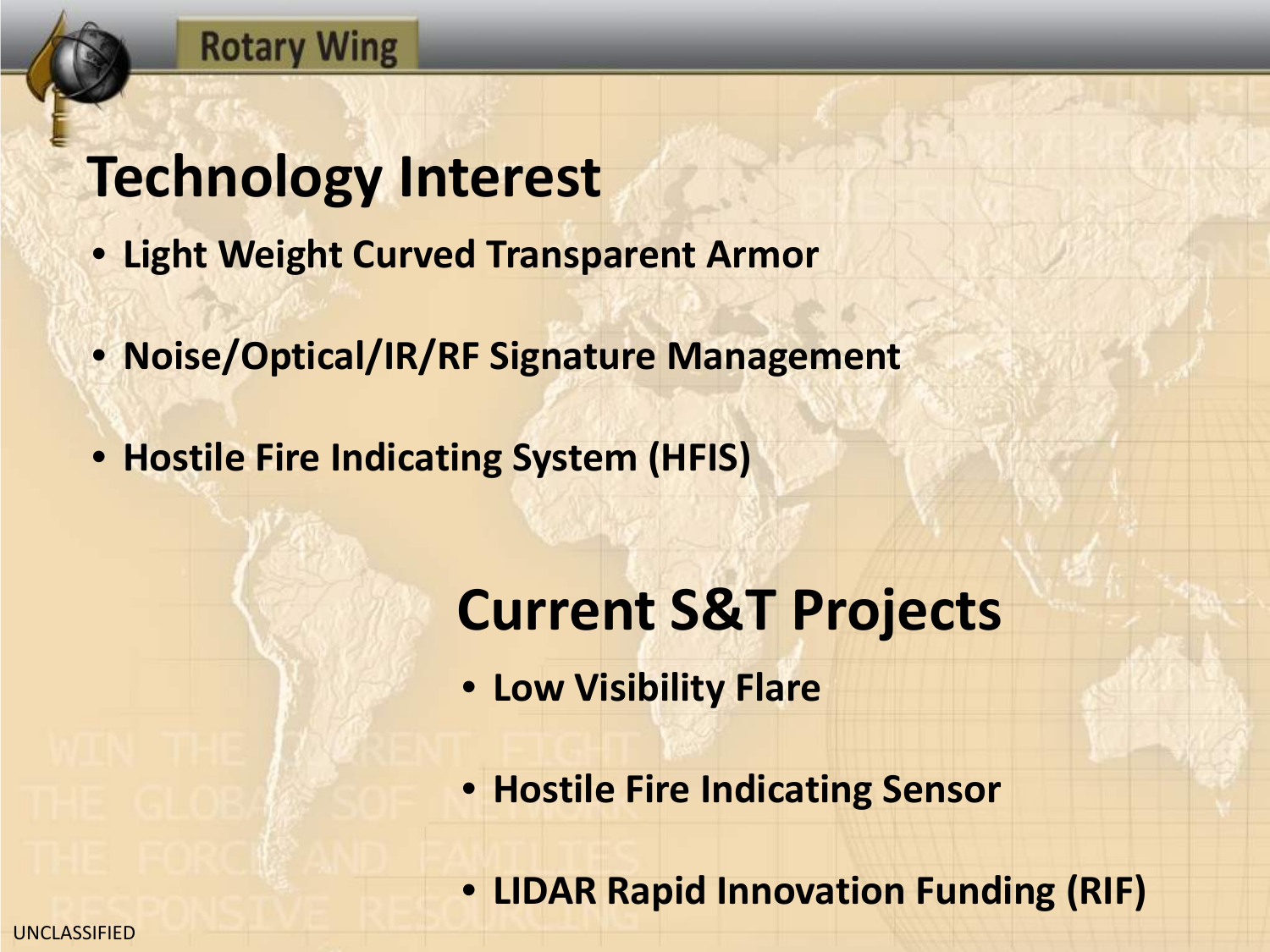### **Rotary Wing**

# Rotary Wing Acquisition Way Ahead

#### **Planning for the next five years:**

- MH-47G, MH-60M, A/MH-6 Block Upgrades
- Silent Knight Radar (SKR)
- Degraded Visual Environment (DVE)
- Hostile Fire Indicating System (HFIS)
- Aircraft Occupant Ballistic Protection System (AOBPS)
- Reduce Optical Signature Emission Solution (ROSES)
- Secure Real-Time Video (SRTV)
- Light Weight IR Countermeasures for MELB (LWIRCM)
- Joint Interoperability Network

#### **Planning for the next ten to fifteen years:**

- Active RPG defeat
- Color changing paint
- Non-Lethal weapons (Dazzler, Acoustic Hailing)
- Curved Transparent Armor
- Noise/RF/IR signature reduction